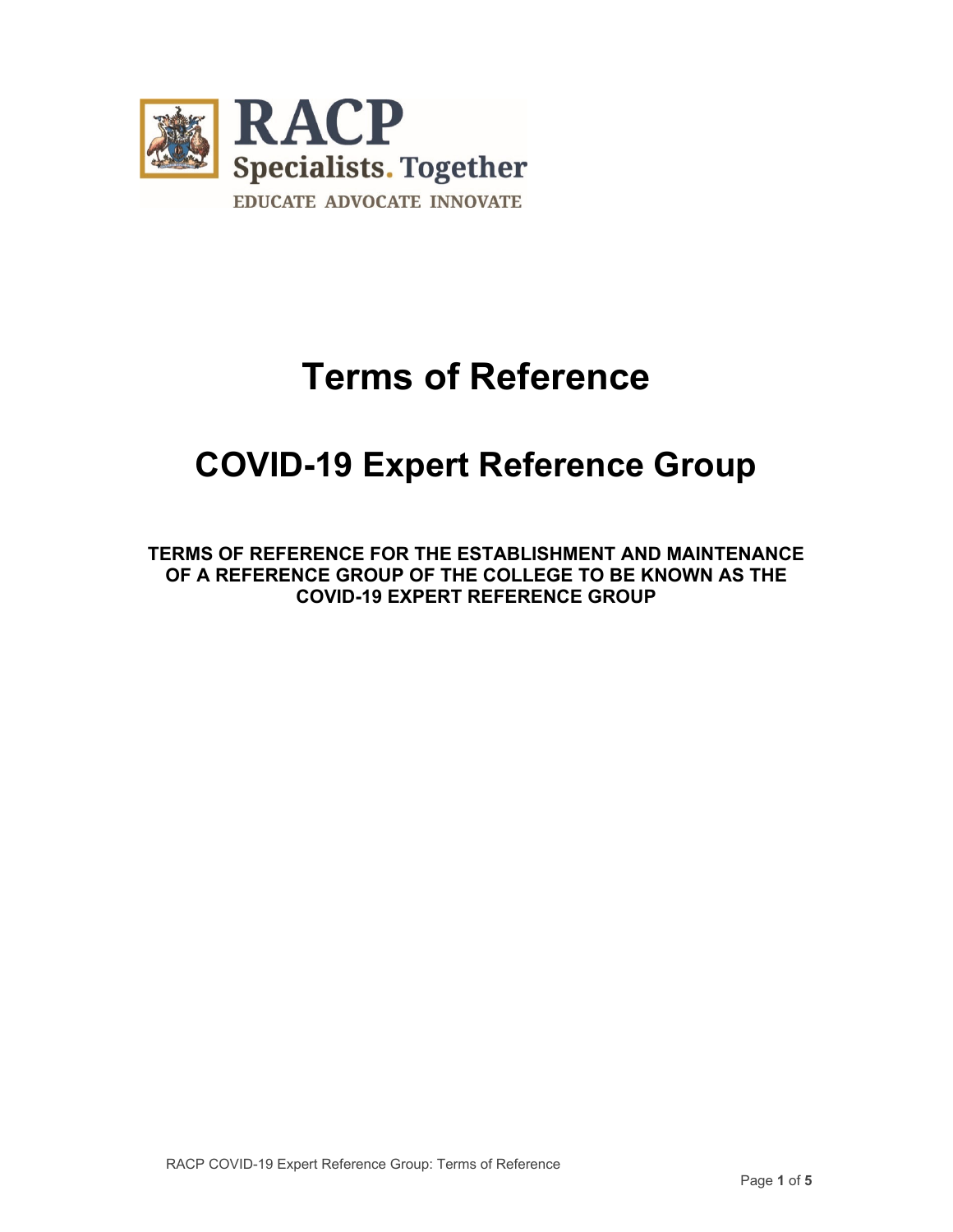# **CONTENTS**

| 1.               |  |
|------------------|--|
| 2.               |  |
| 3.               |  |
| $\overline{4}$ . |  |
| 5.               |  |
| 6.               |  |
| 7.               |  |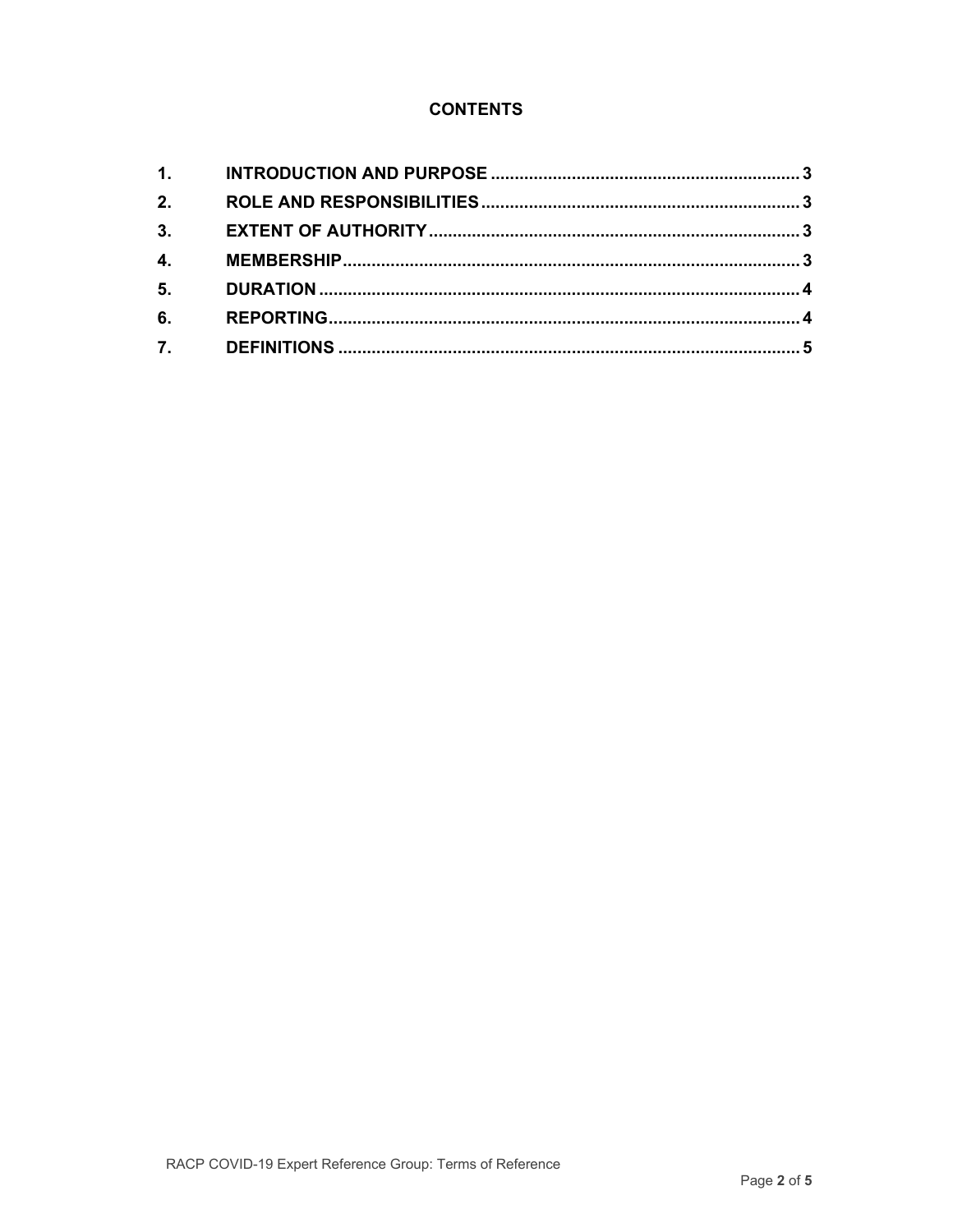# **1. INTRODUCTION AND PURPOSE**

The College's COVID-19 Expert Clinical Reference Group (the Reference Group) has been established by CPAC to advise the RACP on issues affecting the College and its members arising from the COVID-19 pandemic (with the exception of issues relating to exams, education and training programs, which are overseen by the College Education Committee).

# **2. ROLE AND RESPONSIBILITIES**

2.1 The role and responsibilities of the Reference Group is to provide advice on:

- 2.1.1 Leading advocacy on behalf of the College and its members, patients and the health of the community.
- 2.1.2 College activities, in particular college operations and its workforce, including advising on workforce isolation exit strategies.
- 2.1.3 Issues that the College needs to take up relating to the advice provided by governments to the public.
- 2.1.4 Advising on and reviewing COVID-19 related policy and clinical guidance documents developed by College bodies.
- 2.1.5 Liaising with Indigenous Committees and College bodies on COVID-19 related matters.
- 2.1.6 Any other relevant matters, including how best to respond to potential media inquiries.
- 2.2 The Reference Group will operate in accordance with:
	- 2.2.1 These Terms of Reference
	- 2.2.2 The Governance of College Bodies By-Law
	- 2.2.3 The College's policies and procedures, including the Working Together and Code of Conduct policies.

# **3. EXTENT OF AUTHORITY**

The Reference Group is a development and recommending body only and does not have authority to:

- 3.1 Approve output
- 3.2 Convene without prior approval
- 3.3 Speak on behalf of the College without prior approval

#### **4. MEMBERSHIP**

- 4.1 The Reference Group shall comprise members nominated by the following College Bodies and representative for:
	- 4.1.1 Chair (selected from the Reference Group membership)
	- 4.1.2 Deputy Chair (selected from the Reference Group membership)
	- 4.1.3 College Policy and Advocacy Executive Committee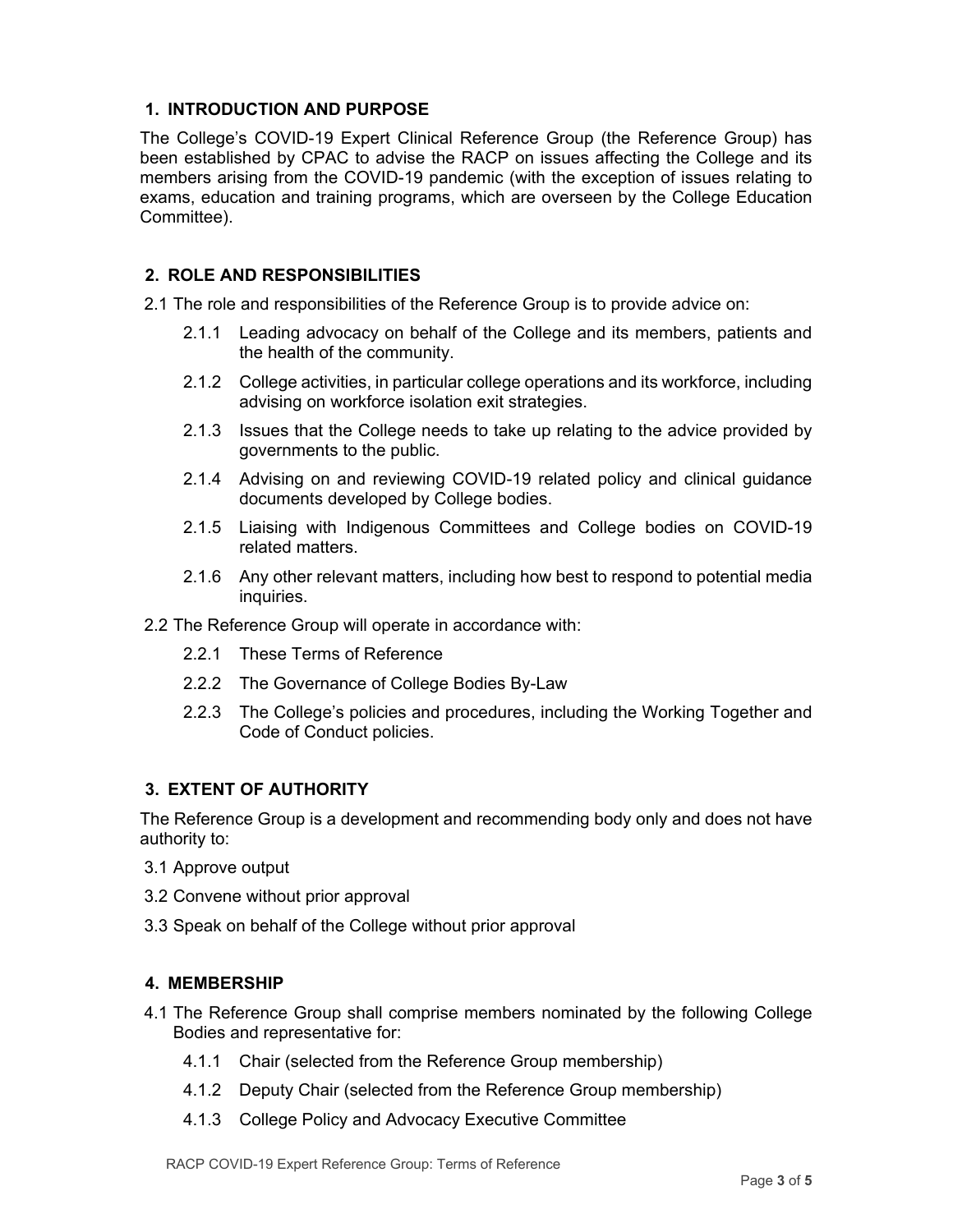- 4.1.4 Aboriginal and Torres Strait Islander Health Committee
- 4.1.5 Māori Health Committee
- 4.1.6 Aotearoa New Zealand representative nominated by the Aotearoa New Zealand Committee
- 4.1.7 Private Practice representatives (2 Members):
	- 4.1.7.1 Health Reform Reference Group Lead Fellow
	- 4.1.7.2 Out of Pocket Costs Lead Fellow
- 4.1.8 Consumer Advisory Group (CAG)
	- 4.1.9 Representatives nominated by the following College Bodies:
		- 4.1.9.1 Thoracic Society of Australia and New Zealand (TSANZ) (2 Members)
		- 4.1.9.2 Australasian Society for Infectious Diseases (ASID)
		- 4.1.9.3 Australasian Faculty of Public Health Medicine (AFPHM)
		- 4.1.9.4 Australasian Faculty of Occupational and Environmental Medicine (AFOEM)
		- 4.1.9.5 Paediatric and Child Health Division (PCHD)
		- 4.1.9.6 Australian and New Zealand Society for Geriatric Medicine (ANZSGM)
		- 4.1.9.7 Australasian Society of Clinical and Experimental Pharmacologists and Toxicologists (ASCEPT)
		- 4.1.9.8 Australasian Faculty of Rehabilitation Medicine (AFRM)
		- 4.1.9.9 Australasian Society of Clinical Immunology & Allergy (ASCIA)
- 4.2 College Bodies may also nominate an Alternate representative who will participate only when the substantive member is absent from the Reference Group meetings.
- 4.3 The Chair (and Deputy Chair) will be selected through an EOI process amongst Reference Group members, by a selection panel comprising members of CPAC and if required other persons with recognised expertise.

# **5. DURATION**

5.1 The Reference Group will be established for a period 12 months from the date of the Reference Group's first meeting to undertake the work described in these Terms of Reference, with an option for CPAC to extend.

# **6. REPORTING**

- 6.1 The Reference Group will report to:
	- 6.1.1 The CEO for RACP operational matters as per 2.1.1
	- 6.1.2 CPAC on policy and advocacy activities
- 6.2 The Reference Group will provide CPAC with a written report of its progress against its objectives:
	- 6.2.1 As requested by CPAC.
	- 6.2.2 Upon the cessation of the Reference Group.